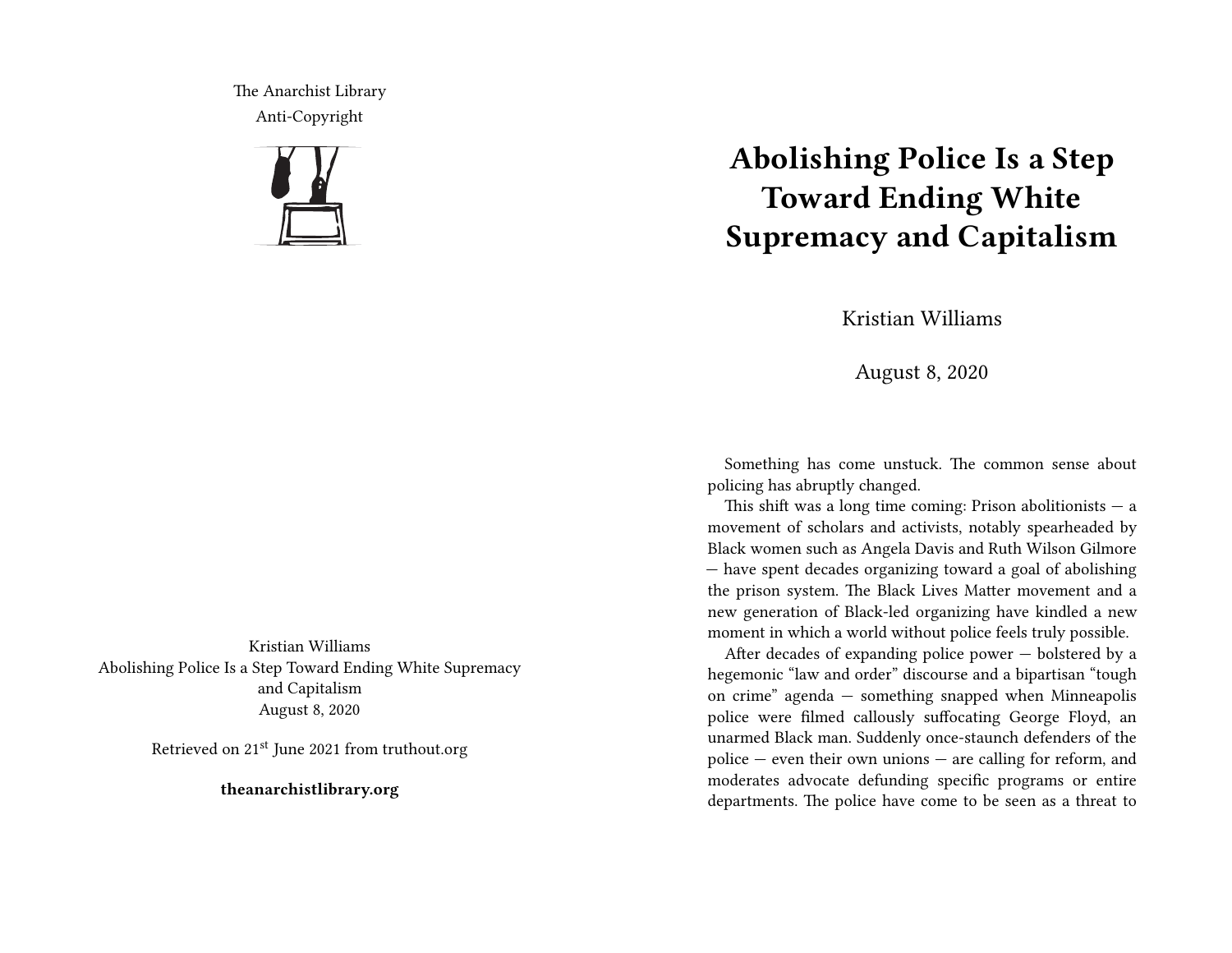public safety rather than its instrument, and the ideological framing of "Black criminality" has given way, at least for the moment, to that of institutional racism. More than two-thirds of Americans (69 percent) believe that Floyd's death is "a sign of broader problems in [the] treatment of black Americans by police," and 81 percent believe "police in America need to continue making changes to treat blacks equally to whites." As recently as 2014, it was a minority (43 percent) who saw similar incidents as "a sign of broader problems."

As cities burned and crowds fought with cops, surveys showed that three-quarters of Americans (78 percent) saw the anger driving the uprisings as at least partially justified, and a majority (54 percent) felt similarly about the protesters' militant tactics, including the burning of Minneapolis's Third Precinct station house. Twice as many people — including a majority of whites — report being concerned about police violence as express concern over protester violence. A large majority (74 percent) express support for the protests (47 percent "strongly support" them).

Riots get results. The cops who killed George Floyd are being prosecuted; many departments are banning chokeholds; and police chiefs, district attorneys and other law enforcement leaders have resigned, one after another, across the country. Police budgets are being slashed, with the funds reallocated to social spending — reversing the trajectory of the last half-century. The Minneapolis City Council voted to disband its police force altogether and try something else instead.

Some of the concessions responded to long-standing complaints, and others represent changes that no one had even *demanded*: Lego is de-emphasizing police-themed toys. Babynames.com featured a stark black banner on its front page listing dozens of victims of racist violence, beginning with Emmett Till, and reminding us that, "Each one of these names was somebody's baby." The long-running television program "Cops" was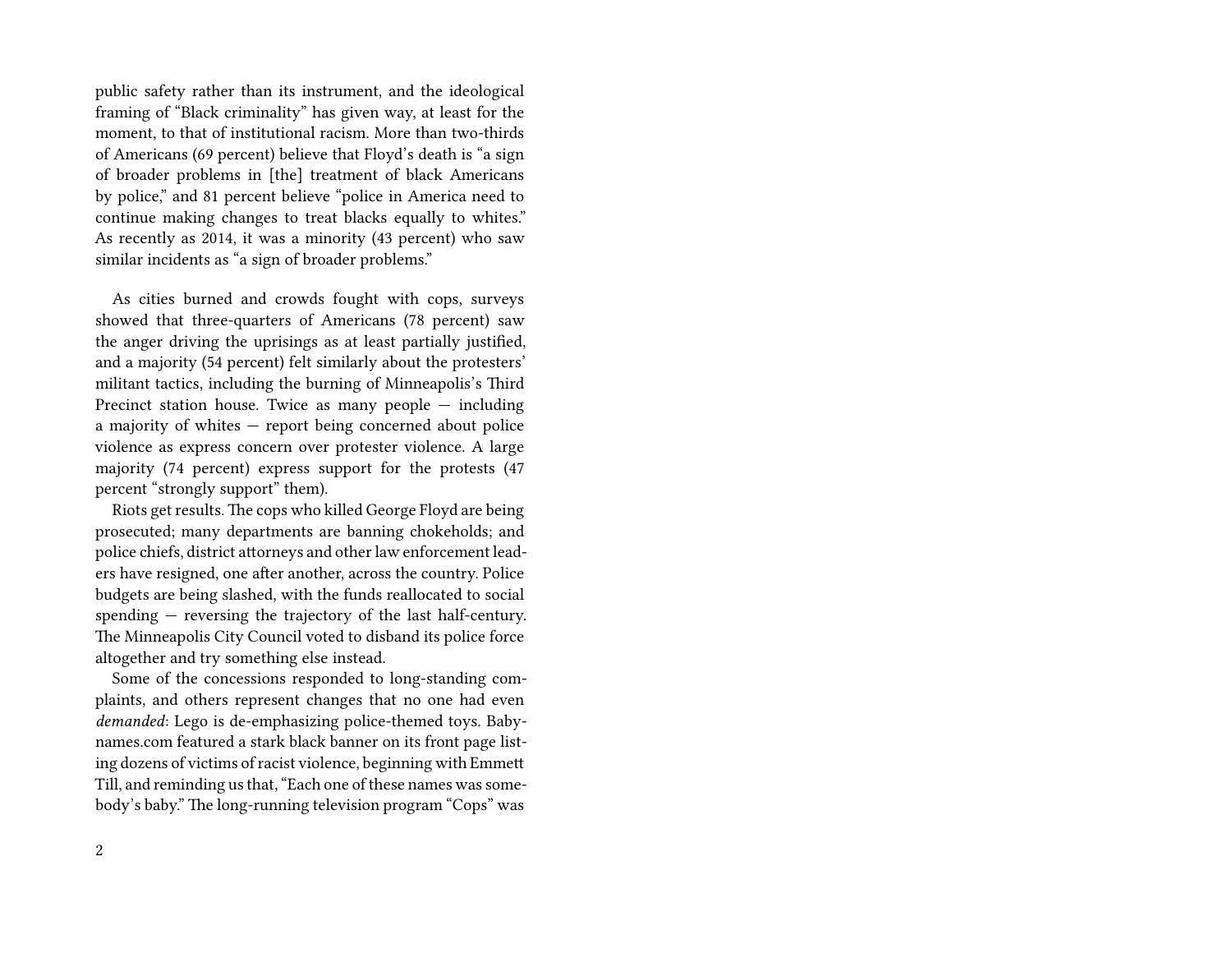abruptly cancelled. Corporations started pouring money into civil rights organizations, and celebrities publicly challenged each other to bail out arrested protesters.

Twenty years ago, I began work on a history of policing in the United States, which appeared in 2004 under the title *Our Enemies in Blue*. (It is now in its third edition.) The main argument of the book is that the core function of the police is not to fight crime, to protect life and property, or even to enforce the law, but instead to preserve existing social inequalities, especially those based on race and class. In making that case, I looked at the origins and development of the institution, the centrality of violence in police work, and the persistent bias in the law and its enforcement. I also forwarded a number of contentious (and at the time, almost heretical) claims: that modern policing originated not in the New England town watch, but in the Southern slave patrols — militia groups responsible for enforcing pass laws and preventing uprisings; that cops are not workers and police unions are not labor unions; that community policing is not a program for progress but a counterinsurgency strategy; and that the institution of policing must be abolished rather than reformed. At the time, none of those were accepted positions, even among many strident critics of the police. They remain today minority views, but it has become a substantial minority. These points have entered the mainstream discourse: Historians increasingly acknowledge the significance of slave patrols. Unions are calling into question the legitimacy of police unions, and even breaking ties with them. The military literature has become increasingly explicit in comparing community policing with counterinsurgency. And even mainstream politicians find themselves debating the question, not merely of reforming the police department, but of defunding or disbanding it.

Meanwhile, the agenda of activists has quickly expanded beyond policing: Around the world, crowds pulled down statues of Confederate generals and slave owners. *Popular Mechanics*